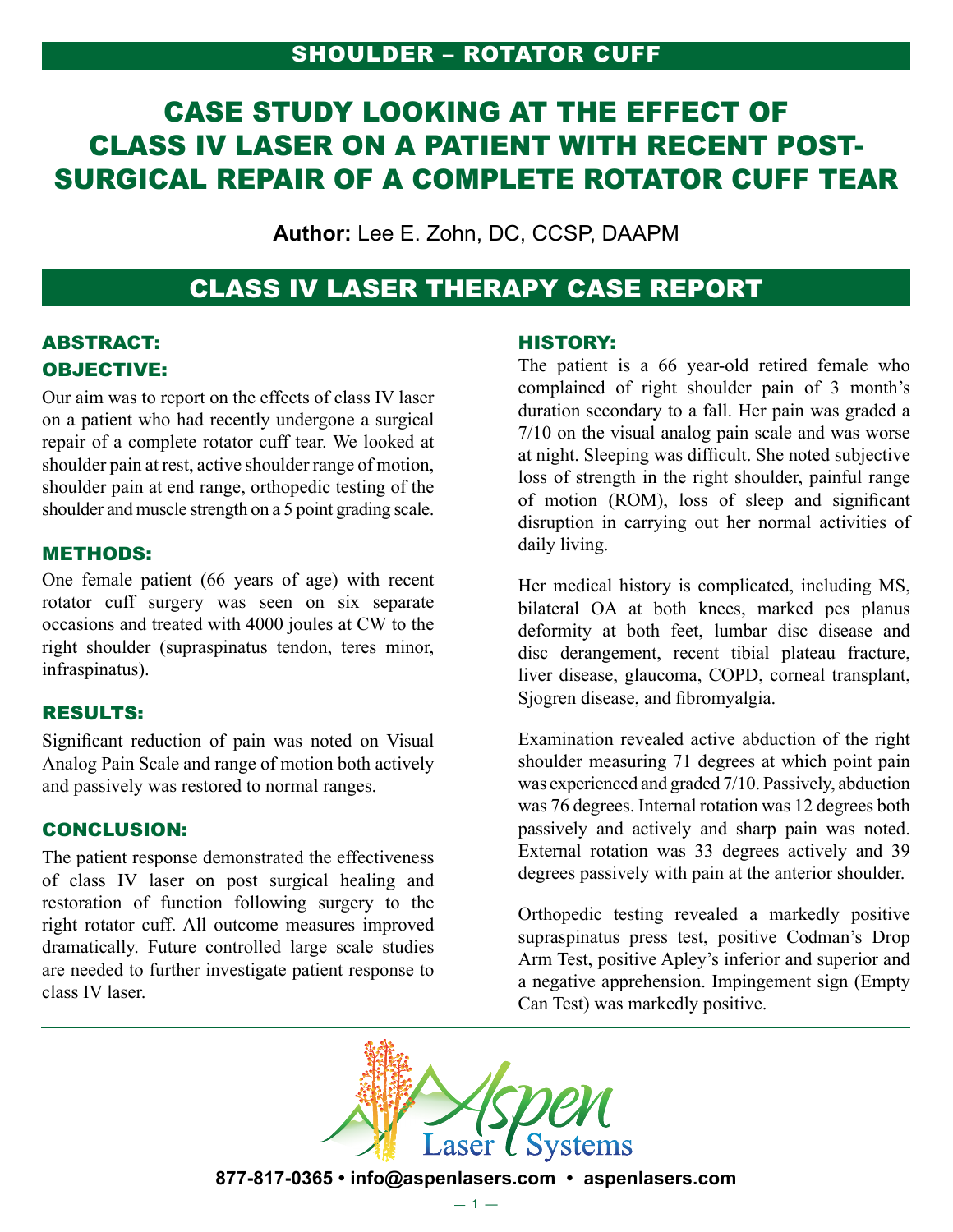She had tenderness at the supraspinatus tendon and biceps tendon. No swelling or edema was appreciated. Strength of the supraspinatus tendon was graded 1+/5.

#### MRI:

An MRI of the right shoulder was ordered and revealed a full thickness tear of the anterior aspect of the supraspinatus tendon 11 mm in AP dimension and 1.7 cm in transverse dimension. There was thickening and intermediate increased signal within the remainder of the supraspinatus tendon, as well as within the infraspinatus tendon compatible with tendonosis. There was a small amount of joint effusion. There was the question of a possible subluxation of the biceps tendon anterior to the subscapularis tendon, suggesting tearing of some of the superficial fibers of the subscapularis tendon. There was a large subacromial spur impinging upon the subacromial space.

The patient was told to follow-up with an orthopedic surgeon for further evaluation. It was recommended by the surgeon that she undergo a surgical repair of the right rotator cuff and the subacromial spur. In April of 2006, the patient underwent surgery and she relayed to me that the surgeon said it was the "worst rotator cuff tear and most difficult surgery he had ever seen."

#### SURGICAL NOTE:

The surgical procedure consisted of an arthroscope being through a posterior portal into the glenohumeral joint where the findings showed a full thickness tear of the supraspinatus tendon. The scope was then put into the subacromial spasce and a subacromial decompression was carried out including debridement of the rotator cuff tear. Through the same lateral portal, 2 opus anchors were used to do horizontal mattress sutures x2 into the supraspinatus and bring it to its bony bed insertion and attachment. This gave excellent fixation of the cuff and after copious

irrigation the instruments were removed. Portals were closed with a 4-0 Monocryl subcuticular stitch. The patient went to recovery in stable condition.

Seven weeks following surgery the patient presented back to our office to see if there was anything we could do for her shoulder, as she was in a great deal of pain. Due to other health issues, she was unable to commence any type of active rehabilitation. She noted that she was improved since having the surgery, but was still in a lot of pain.

#### POST SURGICAL EXAMINATION:

| A. ROM in Abduction $=$                                     | 88 degrees with pain at 8/10   |  |
|-------------------------------------------------------------|--------------------------------|--|
| A. ROM in Adduction $=$                                     | 23 degrees with pain at $6/10$ |  |
| A. ROM in Internal Rotation = $19$ degrees with pain $7/10$ |                                |  |
| A. ROM in External Rotation = 40 degrees with pain $4/10$   |                                |  |
| P. ROM in Abduction $=$                                     | 100 degrees with pain at 8/10  |  |
| P. ROM in Adduction $=$                                     | 30 degrees with pain at $6/10$ |  |
| P. ROM in Internal Rotation = $22$ degrees with pain $7/10$ |                                |  |
| P. ROM in External Rotation = $45$ degrees with pain $4/10$ |                                |  |
| *A. ROM-Active Range of Motion                              |                                |  |
| *P. ROM-Passive Range of Motion                             |                                |  |

Gentle testing of the supraspinatus tendon (supraspinatus press test) was markedly positive with pain at 10/10. She was tender to touch over the supraspinatus tendon, AC joint and at the biceps tendon. She had moderate Trp's at the right teres minor, subscapularis and supraspinatus. Capsular restrictions were noted secondary to probable adhesions/scar tissue. positive Mild swelling was appreciated. Strength of the supraspinatus tendon was graded 2+/5.

#### TREATMENT:

A series of six Class IV laser treatments was recommended to the patient in an attempt to decrease pain, improve ROM and function and reduce swelling. She was seen 2x's/week for 3 weeks. It was recommended that the patient be seen 3x's/week, but due to proximity and difficulty with ambulation (other comorbitities) she was only able to come in twice a week.



**877-817-0365 • info@aspenlasers.com • aspenlasers.com**